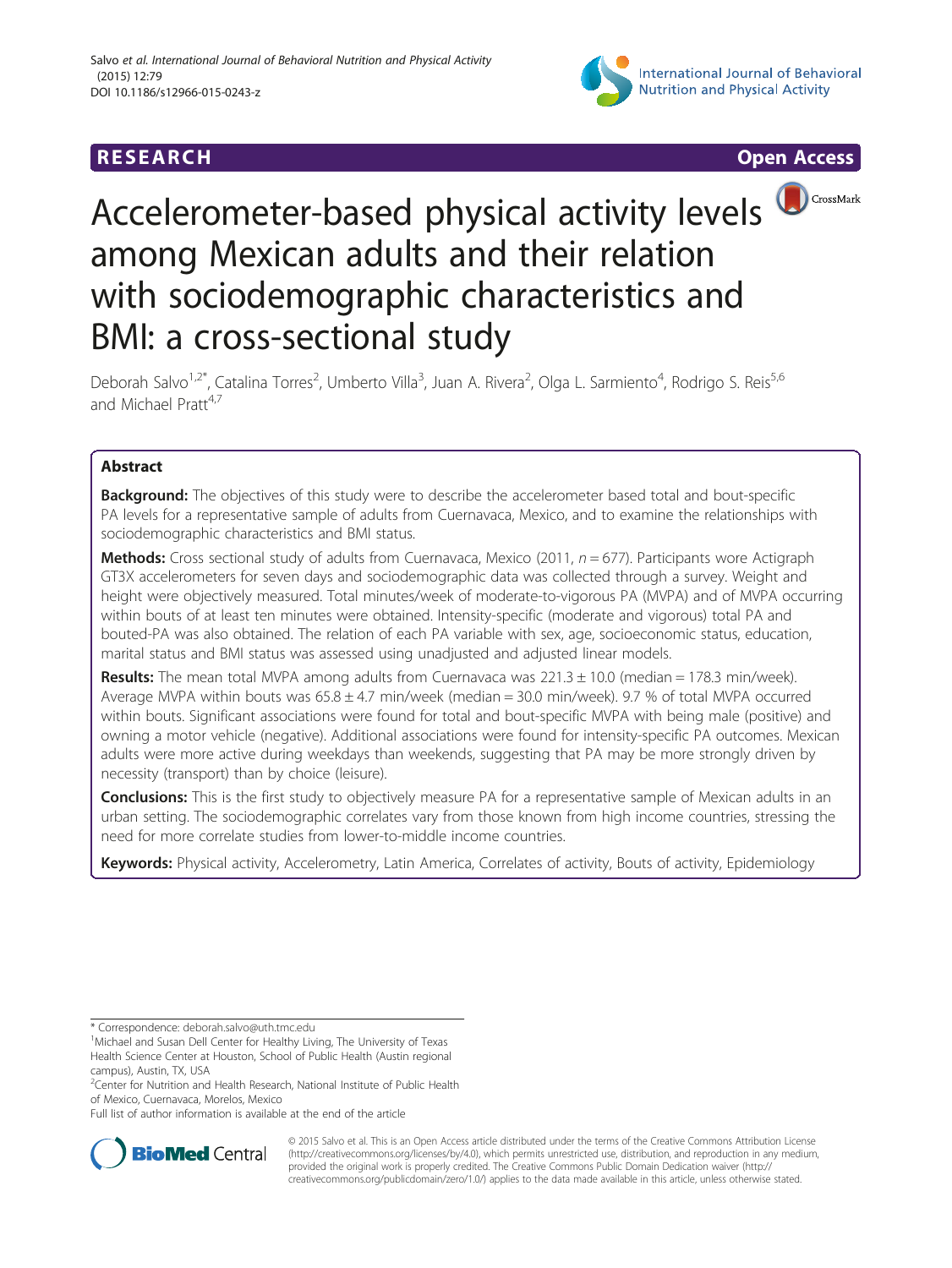# Background

Physical inactivity has been defined as a pandemic [[1](#page-9-0)]. It is a risk factor for obesity, cardiovascular disease, type II diabetes, osteoporosis and many types of cancer [\[2](#page-9-0), [3\]](#page-9-0). During 2008, 5.3 million deaths were attributable to physical inactivity worldwide [\[2\]](#page-9-0). In Mexico it is estimated that physical inactivity accounted for 4.4 % of total deaths and 1.2 % of total DALYS in 2004, making it a leading contributor to the burden of disease [[4](#page-9-0)]. Currently, 71.2 % of Mexican adults are either overweight or obese [\[5\]](#page-9-0), and the first two causes of death are cardiovascular diseases and type II diabetes [\[6\]](#page-9-0). The World Health Organization (WHO) recommends that adults engage in at least 150 min of moderate to vigorous physical activity (PA) per week, or 75 min of vigorous activity per week, to be done within bouts of at least ten minutes of sustained duration [[7\]](#page-9-0).

In many high-income countries (HIC), surveillance of population PA levels has been taking place for decades, and the characterization of sociodemographic factors associated with inactivity has been extensively documented [[8\]](#page-9-0). This has not been the case for Mexico, where the study of physical activity as it relates to public health remains a nascent field [\[9](#page-9-0)]. PA measurement was included in the National Health and Nutrition Survey (ENSANUT, conducted every six years) in 2006, for a subsample of adults and adolescents through self-reported measures [\[10\]](#page-9-0). For the latest ENSANUT (2012), the short version of the International Physical Activity Questionnaire was administered to the entire sample, and this survey shows that 17.2 % of Mexican adults are inactive [[5\]](#page-9-0).

As in most countries, representative population-level PA data for Mexican adults is entirely based on selfreport [[5\]](#page-9-0). There are a number of concerns related to relying solely on self-report to estimate PA levels in populations. One of the main issues is the overestimation of time spent in moderate-to-vigorous PA [[11](#page-9-0)]. The importance of using objective measures to accurately report PA levels for populations is now well recognized [\[8](#page-9-0), [12\]](#page-10-0). Accelerometers are the most widespread research tools for measuring PA objectively, allowing the precise recording of time spent in PA by intensity level [\[8](#page-9-0)]. Nationally representative accelerometry data is only available for Canada, Norway, Portugal, Sweden and the US [\[8](#page-9-0), [13\]](#page-10-0). Researchers have also used this tool to study levels of PA within bouts of at least ten minutes of continuous activity in different populations, since prolonged periods of MVPA yield important cardiovascular benefits [\[7](#page-9-0), [14, 15](#page-10-0)]. Neither total nor bout-specific accelerometer-based PA levels have been reported for a representative sample of Mexican adults, and the sociodemographic correlates of accelerometer-based PA remain unknown for Mexicans. The identification of sociodemographic factors associated with inactivity is key to identify which population subgroups should be

targeted by interventions, programs and policies for increasing PA in Mexico.

The purpose of this study was to describe the total and bout-specific levels of objectively measured PA among a representative sample of Mexican adults from the city of Cuernavaca. This study also identified sociodemographic characteristics related to total and bout-specific accelerometer-based PA among adults from Cuernavaca, Mexico.

#### **Methods**

Cuernavaca is a mid-sized city in central Mexico (population: 365,168) [\[16](#page-10-0)]. Mean income per capita is 18,370 USD and Cuernavaca has a Human Development Index (HDI) of 0.86 (National HDI = 0.77) [\[17](#page-10-0)].

#### Study design and sampling

This was a cross-sectional study, and was part of the IPEN-Mexico study (IPEN: International Physical Activity Environment Network) which has been described in detail elsewhere [\[9](#page-9-0), [18, 19\]](#page-10-0).

Data collection took place from April to September, 2011. A representative stratified multistage clustered sample was selected. Census tracts were the primary sampling units. All census tracts within the Municipality of Cuernavaca ( $N = 123$ ) were stratified by high (above the median) and low (below the median) walkability. The walkability index was calculated using z-scores of intersection density (number of 4-way intersections over total area per census tract), land use mix (diversity of land use types per census tract, using a normalized entropy score ranging from 0 to 1) [[20](#page-10-0)], proportion of commercial land use (over total census tract area) and net residential density (total residences over area destined for residential use per census tract) [\[18](#page-10-0), [20](#page-10-0)]. Census tracts were also stratified by socioeconomic status (SES) based on quartiles (SES levels 1 to 4, based on average income using census information) [\[21](#page-10-0)]. The sample had eight strata, derived from the combination of walkability (high and low) and SES (1 to 4). Four census tracts were randomly selected per stratum, for a total of 32 census tracts in the study. Seven blocks were randomly selected per census tract (secondary sampling units). Finally, two to four households were randomly selected per block (tertiary sampling unit). One participant per household was selected for the study. In case of refusal, non-eligibility or not finding anyone at home after two visits, the household to the right (clockwise) was selected. Eligible participants were residents between 20 to 65 years, with no temporary or permanent disability precluding walking, who had been living at that address for at least six months. Further information on the sampling strategy has been reported elsewhere [\[19](#page-10-0)].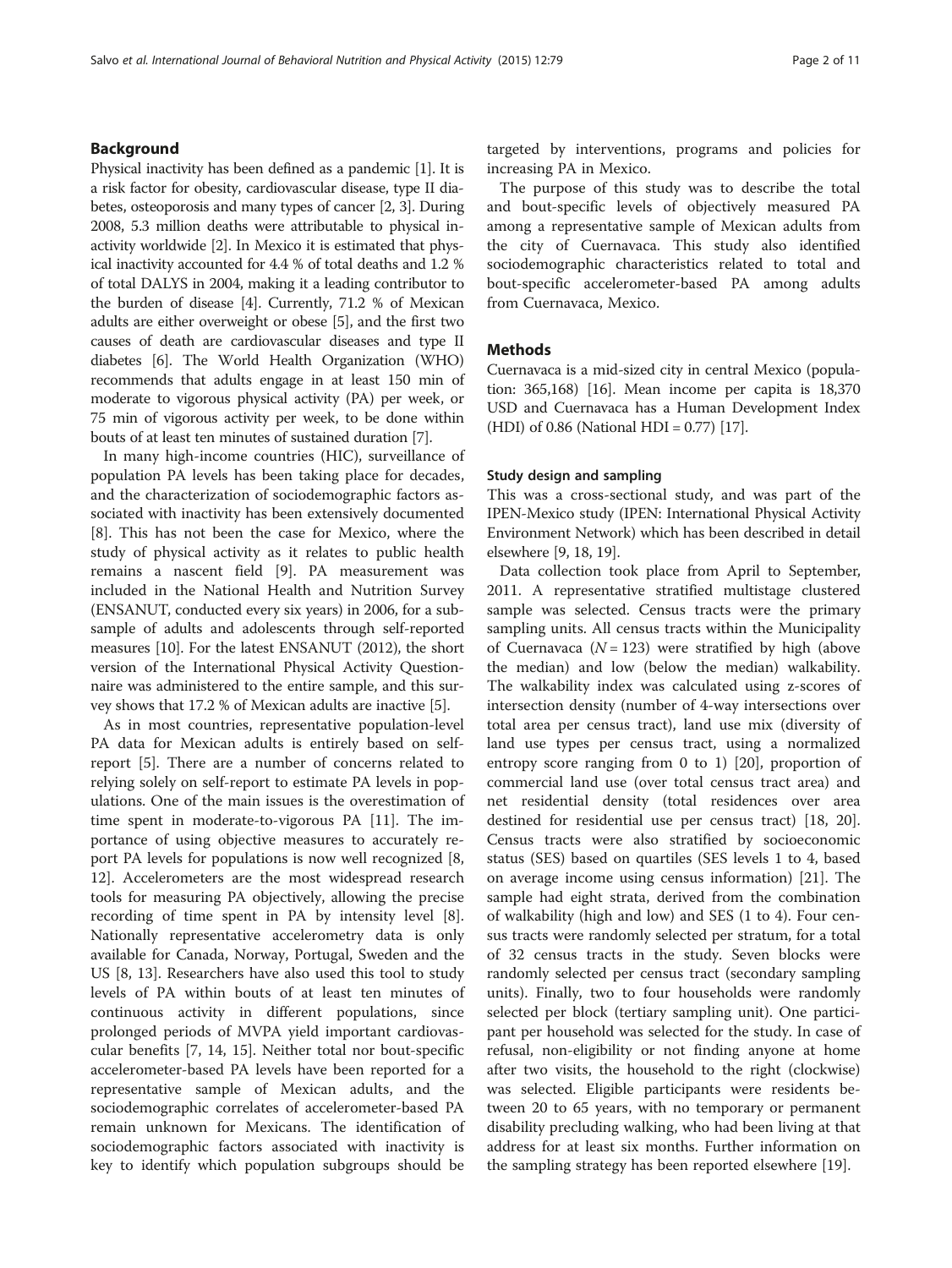# <span id="page-2-0"></span>Instruments

# Accelerometers

PA was assessed with Actigraph GT3X accelerometers using sixty-second epochs and a sampling rate of 30 Hz. Participants were instructed to wear the accelerometer for seven days during waking hours, only removing it for water-based activities (e.g., showering, swimming).

# Survey on sociodemographic characteristics

An interviewer-administered survey included items on sex, age, time of residence in the household, marital status, education, motor vehicle ownership, household characteristics and assets.

#### Scales

Tanita® scales with centigram precision were used to measure weight using standardized procedures [[22](#page-10-0)].

#### Stadiometers

Fixed wooden stadiometers with milimetric precision were used to measure height using standardized procedures [\[22](#page-10-0)].

## Recruitment and data collection

Recruitment and data collection were done in person via home visits with a team of trained field workers. The first home visit was to inform the household that it had been randomly selected for the study. The aims and procedures of the study were explained and an eligible participant living in the household was invited to participate. Written informed consent was obtained for all participants, and an accelerometer was provided with instructions and a log, and an appointment was set for a second visit. Two monitoring phone calls during the week verified correct use of the accelerometer. During the second visit the survey was administered, weight and height were measured and accelerometer wear-time was verified. If wear-time verification during the second visit revealed that the minimum wear-time criteria had not been met, the participant was asked to re-wear the accelerometer for the required additional days, and a third home visit was scheduled to recover the device.

The study was approved by the Institutional Review Boards of Emory University and the National Institute of Public Health of Mexico.

#### Accelerometer data verification and scoring

Data verification was done on site using Actilife 4.0 to download the data and MeterPlus 4.2 to verify wear time. A minimum of five days of at least ten valid hours per day was required. Periods of time of sixty or more consecutive zeros were considered as being indicative of non-wear time. Freedson cut-points for adults [[23\]](#page-10-0) were used to score the data using MeterPlus 4.2 in compliance with the IPEN protocol [\[24\]](#page-10-0).

## Variables

A detailed description of all dependent and independent variables included in our analysis is found in Table 1. The following outcome variables were used: Total minutes of moderate PA per week (TMPA), total minutes of vigorous PA per week (TVPA), total minutes of moderateto-vigorous PA per week (TMVPA), minutes of moderate PA per week within bouts (BMPA), minutes of vigorous

| <b>Table 1</b> Socio-Demographic characteristics and BMI status of |  |  |
|--------------------------------------------------------------------|--|--|
| adults from Cuernavaca, Mexico, 2011                               |  |  |

| Variable                       | Number | Weighted % <sup>a</sup> |
|--------------------------------|--------|-------------------------|
| Total                          | 677.0  | 100.0                   |
| Male                           | 302.0  | 48.0                    |
| Age                            |        |                         |
| $<=35$ years                   | 222.0  | 33.4                    |
| $35 <$ years $< = 50$          | 263.0  | 39.0                    |
| $50 < \text{years} < -65$      | 192.0  | 27.6                    |
| SES <sup>b</sup>               |        |                         |
| Low                            | 201.0  | 31.2                    |
| Medium                         | 165.0  | 24.0                    |
| Medium-High                    | 198.0  | 28.9                    |
| High                           | 113.0  | 15.9                    |
| Education                      |        |                         |
| Some Elementary                | 36.0   | 5.0                     |
| Complete Elementary            | 67.0   | 10.1                    |
| Some Middle School             | 23.0   | 3.9                     |
| Complete Middle School         | 140.0  | 21.1                    |
| Some High School               | 29.0   | 4.4                     |
| Complete Highschool            | 162.0  | 23.2                    |
| Some College                   | 34.0   | 5.5                     |
| Complete College or more       | 186.0  | 26.8                    |
| Motor vehicle ownership        |        |                         |
| Car                            | 363.0  | 53.2                    |
| Motorcycle                     | 32.0   | 5.1                     |
| Either                         | 371.0  | 54.7                    |
| Marital status                 |        |                         |
| Single                         | 166.0  | 25.0                    |
| Married or living with someone | 438.0  | 65.3                    |
| Separated or Divorced          | 56.0   | 7.4                     |
| Widower                        | 17.0   | 2.4                     |
| <b>BMI Status</b>              |        |                         |
| Under-nutrition (BMI < 20)     | 22.0   | 3.2                     |
| Normal (20 < = $BMI$ < 25)     | 165.0  | 24.2                    |
| Overweight $(25 < =BM < 30)$   | 278.0  | 40.9                    |
| Obese $(BMI > =30)$            | 212.0  | 31.7                    |

<sup>a</sup>Weighted for probability of selection and non-response by sex **bSES: Classifications based on quartiles of SES-index. SES-index based on** household characteristics and assets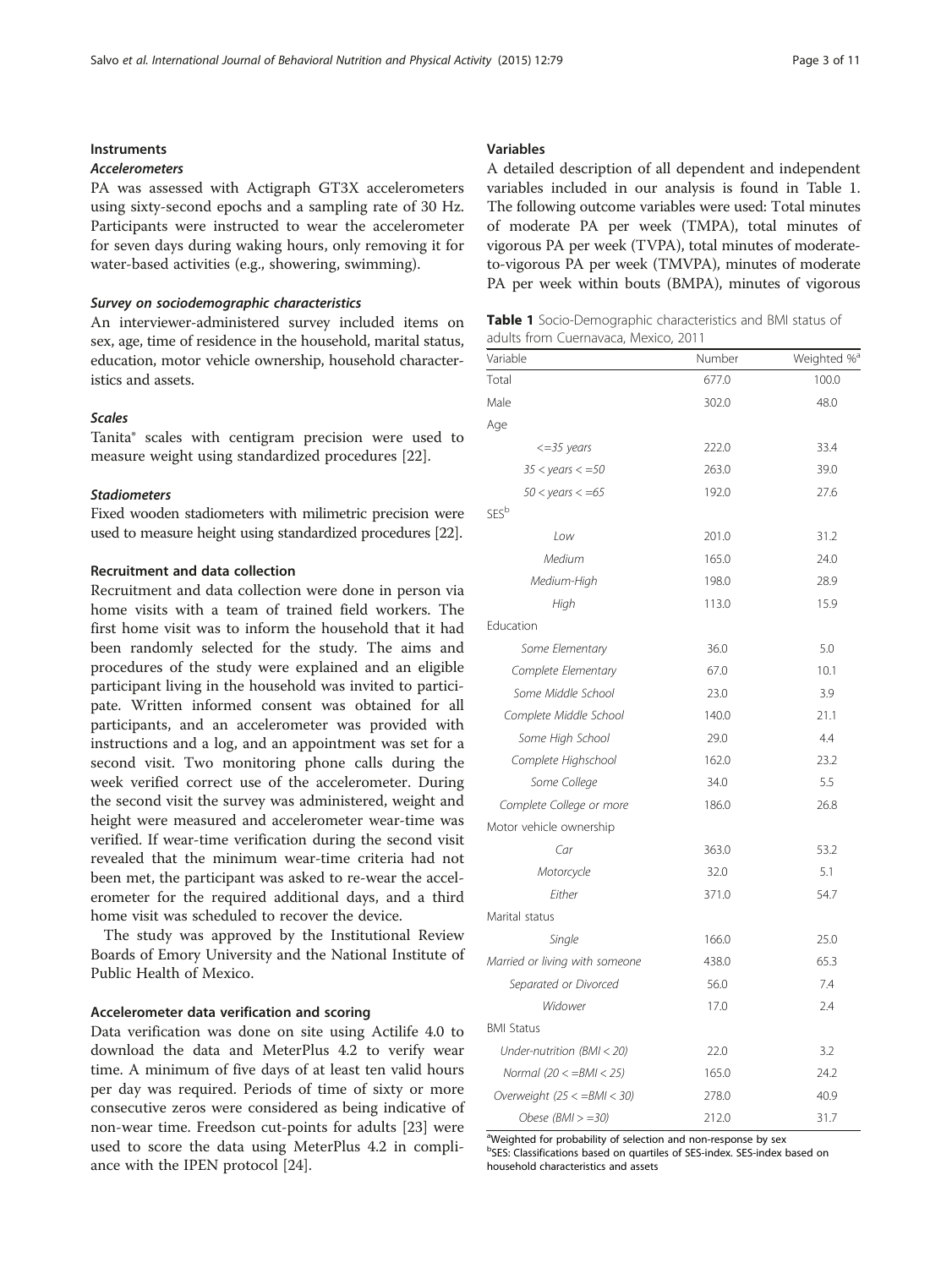PA per week (BVPA) and minutes of moderate-tovigorous PA per week within bouts. Similarly, intensityspecific variables were generated to estimate total and bouted-PA for weekdays (Monday through Friday) and weekends. MVPA bouts were defined as having a minimum duration of ten minutes, with at least 80 % of the bout corresponding to MVPA. Therefore, break periods of lower PA intensities within a bout were allowed, but could only constitute up to 20 % of the bout. This was done to account for real-life situations (e.g., someone taking a brisk walk in their neighborhood that had to stop at a stop-light in an intersection before proceeding). Each single break within a given bout was allowed a maximum duration of 2 min (e.g., if a bout lasted 20 min, up to 4 min could correspond to total break-time, but each single break within the bout could only last a maximum of 2 min).

Independent variables included: sex, age, individuallevel SES, education, motor vehicle ownership, marital status and BMI. Individual level SES was obtained using a centered z-scored index based on twenty-five items on household characteristics and assets used in the 2006 Mexican National Health and Nutrition Survey to estimate individual-level SES among Mexicans [\[10](#page-9-0)].

# Statistical analysis

# Descriptive analysis

Prevalence of having at least 150 min per week of TMVPA and BMVPA were obtained, as well as mean minutes per week of MVPA, MPA and VPA (for total and bouted PA). Since weekly minutes of PA were not normally distributed, values for the 25th, 50th and 70th percentile were also obtained. Results were stratified by sex, age, and SES. Results were weighted by total accelerometer wear time, probability of selection, and non-response by sex.

### Regression analysis

Unadjusted and adjusted linear regression models were run to study the association between sociodemographic variables and each PA outcome. The adjusted models included all the studied sociodemographic variables and also controlled for total wear-time. Significance was considered when  $p \leq 0.05$ .

#### Analytical software

MeterPlus 4.2 was used to generate all total-PA variables. The code to generate all bout-specific PA variables was conceived and developed by UV using MatLab 7.7 (The MathWorks Inc., Natick, MA, USA). Statistical analyses were performed using SAS 9.3 (SAS Institute Inc., Cary, NC, USA). The *surveymeans* and *surveyfreq* procedures in SAS were used for the descriptive analyses. The surveyreg procedure of SAS was employed for the regression analyses. By obtaining design-based estimates and using the Taylor series linearization method, [\[25\]](#page-10-0) SAS'<sup>s</sup> surveyreg allows for the linear modeling of non-normal and non-symmetric outcomes [[26](#page-10-0)], while accounting for the complex stratified multistage clustered study design [\[27\]](#page-10-0).

#### Results

The response rate, based on eligible adults who agreed to participate in the study, was 58.9 %. Table [1](#page-2-0) shows the sociodemographic characteristics of the final study sample ( $n = 677$ ). The mean age was 42.0 years, 48.0 % were male, 32.3 % had education beyond high school, 54.7 % owned at least one motor vehicle (car or motorcycle), 40.9 % were overweight and 31.7 % were obese. Eight participants were excluded due to missing valid accelerometry data (i.e., did not meet minimum weartime criteria), 2 due to missing BMI, and 15 due to missing sociodemographic variables, leaving a total analytic sample of 652. No significant differences were found between the full study sample and the analytic sample.

The mean and median TMVPA among adults from Cuernavaca were  $221.3 \pm 10.0$  and 178.3 mins/wk, respectively. Average BMVPA was  $65.8 \pm 4.7$  mins/wk (median = 30.0 mins/wk). 9.7 % of TMVPA occurred within bouts as defined for this study. Males had a higher average TMVPA and BMVPA than females  $(270.1 \pm 13.9 \text{ vs. } 175.2 \pm 7.5$ mins/wk, and  $82.2 \pm 7.6$  vs.  $50.3 \pm 5.1$  mins/wk), and spent a higher proportion of their TMVPA and BMVPA in VPA than females (4.0 vs. 1.6 %, and 9.0 vs. 4.3 %). 58.6 % of Mexican adults accumulated 150 or more minutes per week of TMVPA, and 13.9 % did so for BMVPA (Table [2\)](#page-4-0).

On average, Mexican adults spent  $169.7 \pm 7.7$  (median = 138.7) minutes during weekdays engaging in MVPA, versus  $52.6 \pm 2.8$  (median = 35.5) minutes during weekends (Table [3](#page-5-0)). The daily average MVPA was also higher for weekdays  $(52.1 \pm 3.8, \text{ median} = 22.1)$ than weekends  $(14.3 \pm 1.2, \text{ median} = 0.0)$ . The lower amount of PA during weekends is consistent for both sexes and PA intensities (Table [3\)](#page-5-0).

After adjusting for all covariates, being male and owning a motor vehicle were significantly associated with PA among Mexican adults (Table [4\)](#page-7-0). Males had  $109.9 \pm 13.2$  $(p < 0.0001)$  more mins/wk of TMVPA, and  $37.0 \pm 8.0$ (p < 0.0001) more mins/wk of BMVPA than females. Owning a motor vehicle  $(>= 1)$  was associated with having  $83.7 \pm 17.2$  mins/wk ( $p < 0.0001$ ) less of TMVPA, and  $50.6 \pm 10.2$  mins/wk (p < 0.0001) less BMVPA than non-motor vehicle owners.

Although BMI status (being overweight or obese, in comparison to normal weight) was not significantly associated with TMVPA or BMVPA, we did find a significant linear relationship ( $p = 0.049$ ) between BMI score (continuous) and TMVPA  $(-3.20 \pm 1.56)$  after adjusting for covariates.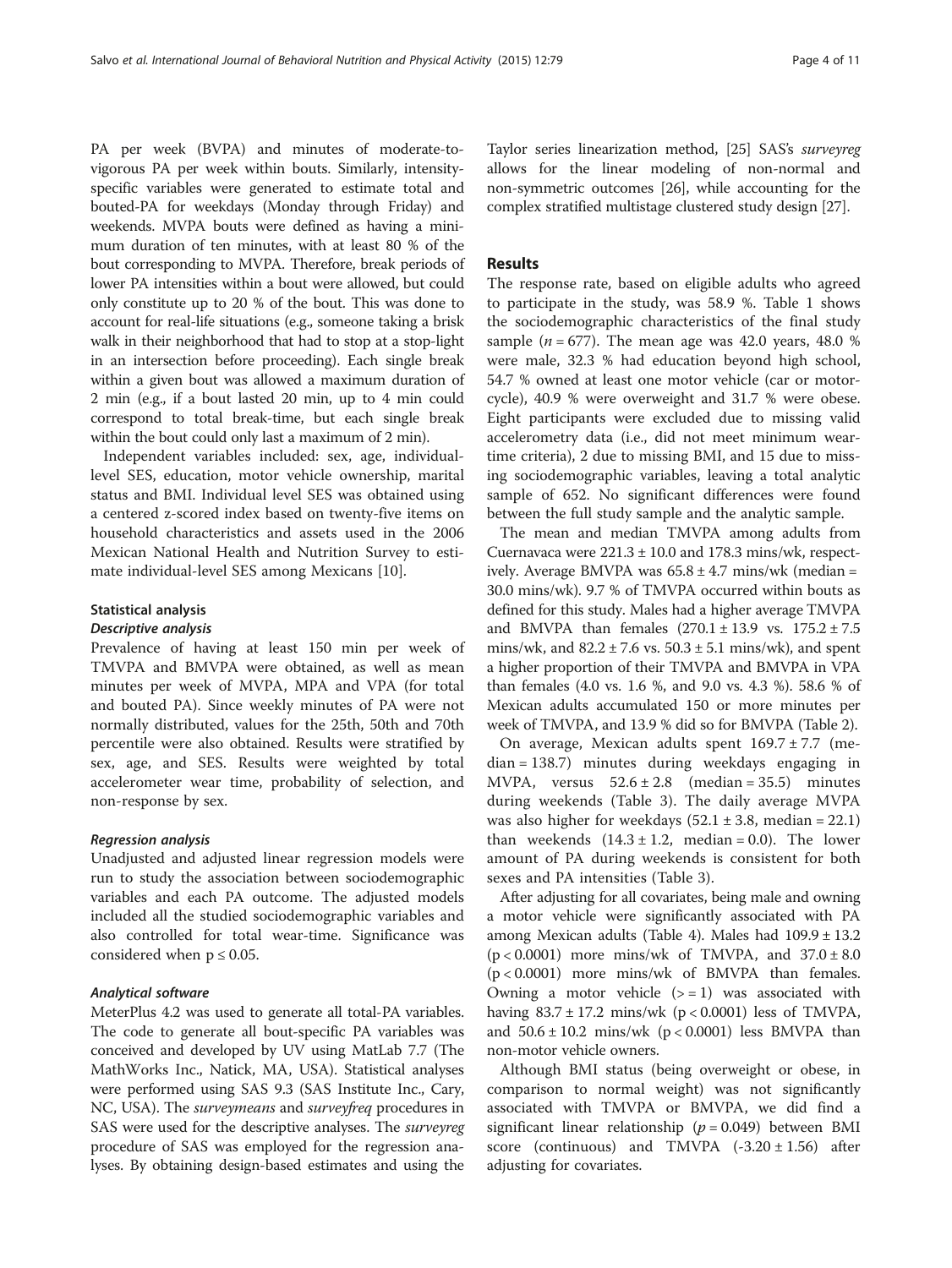<span id="page-4-0"></span>Table 2 Prevalence of achieving 150 min per week or more of moderate-to-vigorous physical activity<sup>a</sup>, by sociodemographic characteristics and BMI status, among adults from Cuernavaca, Mexico, 2011

|                            | Total (unbouted) MVPA           | MVPA within bouts of<br>at least 10 minutes <sup>b</sup> |
|----------------------------|---------------------------------|----------------------------------------------------------|
|                            | $\geq$ 150 min per week         | $\geq$ 150 min per week                                  |
|                            | % (95 % confidence<br>interval) | % (95 % confidence<br>interval)                          |
| Overall                    | 58.6 (54.0, 63.3)               | 13.9 (10.8, 17.0)                                        |
| Sex                        |                                 |                                                          |
| Male                       | 67.9 (61.5, 74.4)               | 19.5 (15.1, 23.9)                                        |
| Female                     | 49.8 (43.4, 56.2)               | 8.6 (4.5, 12.8)                                          |
| Age                        |                                 |                                                          |
| $\leq$ 35 years            | 68.7 (61.2, 76.2)               | 16.2 (10.5, 22.0)                                        |
| $35 <$ years $\leq 50$     | 58.8 (51.9, 65.6)               | 11.9 (7.9, 15.9)                                         |
| $50 <$ years $\leq 65$     | 46.4 (39.0, 53.9)               | 13.9 (9.3, 18.6)                                         |
| SES <sup>c</sup>           |                                 |                                                          |
| Low $(Q1)$                 | 68.1 (58.6, 77.6)               | 16.3 (10.9, 21.6)                                        |
| Medium (Q2)                | 60.6 (52.0, 69.1)               | 16.5 (8.6, 24.5)                                         |
| Medium-High (Q3)           | 52.6 (44.2, 60.9)               | 10.9 (7.9, 13.9)                                         |
| High (Q4)                  | 48.3 (38.5, 58.0)               | 10.8 (3.1, 18.5)                                         |
| Education                  |                                 |                                                          |
| < High School              | 62.1 (55.5, 68.7)               | 12.9 (8.3, 17.5)                                         |
| High School                | 60.9 (54.0, 67.8)               | 14.5 (8.1, 20.9)                                         |
| > High School              | 52.3 (45.0, 59.6)               | 14.9 (10.3, 19.5)                                        |
| Motor Vehicle<br>Ownership |                                 |                                                          |
| No                         | 68.9 (62.3, 75.6)               | 20.8 (14.7, 26.9)                                        |
| Yes                        | 50.1 (44.7, 55.6)               | $8.2$ (5.8, 10.6)                                        |
| Marital Status             |                                 |                                                          |
| Single                     | 63.7 (53.4, 74.0)               | 19.7 (11.5, 27.9)                                        |
| Married <sup>d</sup>       | 58.4 (52.2, 64.5)               | 13.1 (9.2, 16.9)                                         |
| Divorced <sup>e</sup>      | 47.6 (32.8, 62.3)               | 4.9(0.0, 13.0)                                           |
| <b>BMI Status</b>          |                                 |                                                          |
| BMI < 25                   | 56.8 (48.4, 65.2)               | 19.0 (12.5, 25.5)                                        |
| $25 \leq$ BMI < 30         | 60.4 (54.6, 66.2)               | 12.0 (7.8, 16.3)                                         |
| $BM \geq 30$               | 57.9 (50.3, 65.5)               | 12.0 (6.8, 17.1)                                         |

Prevalences are weighted for probability of selection and non-response by sex <sup>a</sup>Cut-point (≥150 min per week) was selected to enhance comparability with reports from other countries/settings using this cut point for their accelerometer-based results; yet, these prevalences should not be interpreted as representing the proportion of the population meeting WHO recommendations for physical activity, which are based on studies relying on self-reported physical activity

b MVPA-bouts are defined as having at least 10 min in duration, with ≥80 % corresponding to MVPA, and with each break below the threshold for MVPA (<1952 counts per minute) lasting 2 min maximum

<sup>c</sup>Based on quartiles of individual SES index, constructed using centralized z-scores from a set of questions on household characteristics and assets per participant. The index excluded motor vehicle ownership and education d<br>Includes "living with someone"<br>Elpeludes "diversed" and "widow

<sup>e</sup>Includes "divorced" and "widower"

The intensity-specific regression analysis (Table [4](#page-7-0)) showed significant positive associations between TMPA  $(101.9 \pm 12.9, p < 0.0001)$ , TVPA  $(8.0 \pm 1.5, p < 0.0001)$ , BMPA  $(32.0 \pm 7.9, p = <0.0004)$  and BVPA  $(5.0 \pm 1.2,$  $p = 0.0003$ ) with being male after adjusting for all covariates. Being 51 to 65 years was negatively related to TMPA (-42.8  $\pm$  13.6,  $p = 0.004$ ) and had marginal significance for TVPA (-5.3  $\pm$  2.8, p = 0.067), but no significant association was found for either BMPA or BVPA. Having an education level higher than high school was positively associated with both TVPA  $(7.5 \pm 3.7, p = 0.049)$  and BVPA  $(6.1 \pm 2.9, p = 0.046)$ , but not to TMPA or BMPA. Finally, motor vehicle ownership was only significantly negatively associated with the moderate PA outcomes  $(TMPA:-79.9 \pm 16.7, p < 0.0001; and BMPA:-48.9 \pm 9.9,$  $p < 0.0001$ ), but not with TVPA or BVPA.

The studied individual level variables (sociodemographic characteristics and BMI) explained 19 % of the variability of TMVPA and 10 % of the variability of BMVPA (based on R-squared values). The studied variables contribute more highly to explaining the variability of MPA than of VPA (R-squared values: TMPA = 0.18, BMPA = 0.10,  $TVPA = 0.09$ ,  $BVPA = 0.06$ ).

#### **Discussion**

This is the first study to report objectively measured levels of PA for a representative sample of Mexican adults from an urban setting (Cuernavaca, Morelos). MVPA was significantly related to BMI score among Mexican adults. Higher levels of MVPA occur during weekdays for Mexicans, and being female and owning a motor vehicle (independent of SES and other sociodemographic factors) were strongly inversely related to MVPA (total and within bouts).

The percentage of the population with at least 150 min per week of MVPA, within bouts of at least 10 min (13.9 %) was found to be considerably lower than those reported by the latest ENSANUT based on selfreport (82.6 % of Mexican adults reported meeting guidelines) [[5\]](#page-9-0). Our results are consistent with studies from HIC showing that when considering only activity within bouts, and using objective measures instead of self-report, the proportion of adults achieving at least 150 min per week within bouts of MVPA is very low [[11,](#page-9-0) [28, 29\]](#page-10-0). As Troiano et al. have stressed, the WHO recommendation for adults of 150 min per week of MVPA within bouts of at least 10 min is based on epidemiologic studies which relied on self-reported PA (capturing behaviors), and therefore findings from studies with accelerometer-derived PA (capturing movement), like ours, should not be interpreted as representing the proportion of the population meeting the WHO recommendations for PA [\[30\]](#page-10-0). Up to date, PA recommendations based on objectively measured PA are not available, but these will likely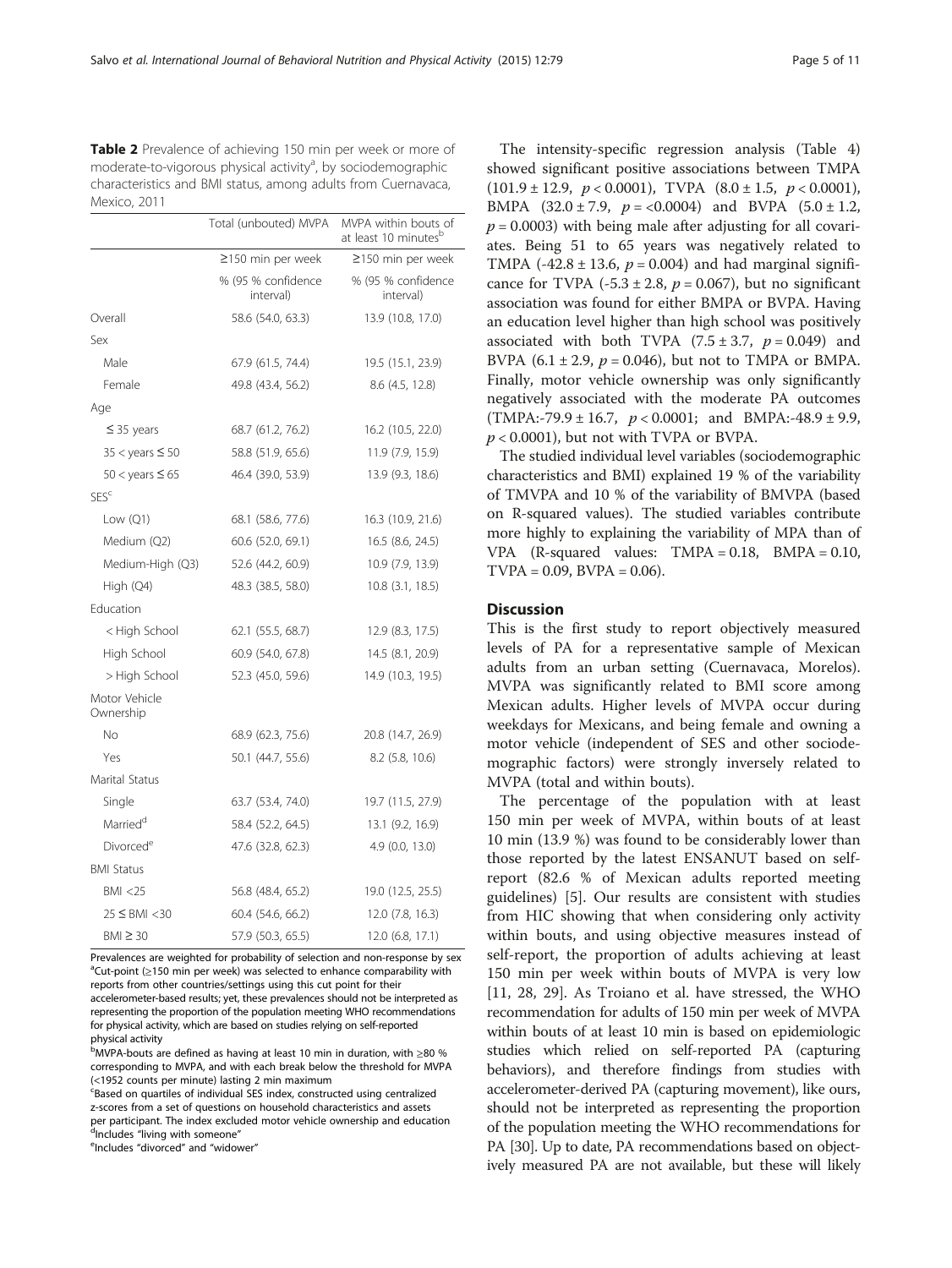<span id="page-5-0"></span>

| Table 3 Physical activity during weekdays and weekends, by sex, among Mexican adults from Cuernavaca, Mexico, 2011 |
|--------------------------------------------------------------------------------------------------------------------|
|--------------------------------------------------------------------------------------------------------------------|

| Outcome                            | Weekdays     |         |       |       | Weekends   |         |      |         |  |  |  |
|------------------------------------|--------------|---------|-------|-------|------------|---------|------|---------|--|--|--|
|                                    | Mean (SE)    | Q1      | Med   | Q3    | Mean (SE)  | Q1      | Med  | Q3      |  |  |  |
| Overall $(n = 630)$                |              |         |       |       |            |         |      |         |  |  |  |
| <b>Total Activity</b>              |              |         |       |       |            |         |      |         |  |  |  |
| Mon-Fri: MVPA total mins           | 169.7(7.7)   | 66.1    | 138.7 | 237.3 | 52.6(2.8)  | 15.6    | 35.5 | 71.3    |  |  |  |
| Average daily MVPA mins            | 33.9(1.5)    | 13.2    | 27.7  | 47.5  | 26.3(1.4)  | 7.8     | 17.8 | 35.6    |  |  |  |
| Mon-Fri: MPA total minutes         | 163.9(7.3)   | 64.9    | 135.0 | 229.4 | 51.6(2.8)  | 15.6    | 35.4 | 69.4    |  |  |  |
| Average daily MPA mins             | 32.8(1.5)    | 13.0    | 27.0  | 45.9  | 25.8(1.4)  | 7.8     | 17.7 | 34.7    |  |  |  |
| Mon-Fri: VPA total mins            | 5.7(0.8)     | 0.0     | 0.0   | 1.9   | 1.0(0.2)   | 0.0     | 0.0  | 0.0     |  |  |  |
| Average daily VPA mins             | 1.1(0.2)     | 0.0     | 0.0   | 0.4   | 0.5(0.1)   | 0.0     | 0.0  | 0.0     |  |  |  |
| Activity within bouts <sup>a</sup> |              |         |       |       |            |         |      |         |  |  |  |
| Mon-Fri: MVPA bouted mins          | 52.1 (3.8)   | 0.0     | 22.1  | 68.5  | 14.3(1.2)  | 0.0     | 0.0  | 17.7    |  |  |  |
| Average daily bouted-MVPA mins     | 10.4(0.8)    | 0.0     | 4.4   | 13.7  | 7.1(0.6)   | 0.0     | 0.0  | 8.8     |  |  |  |
| Mon-Fri: MPA bouted mins           | 48.0 (3.6)   | 0.0     | 21.1  | 65.0  | 13.6(1.2)  | 0.0     | 0.0  | 16.5    |  |  |  |
| Average daily bouted-MPA mins      | 9.6(0.7)     | 0.0     | 4.2   | 13.0  | 6.8(0.6)   | 0.0     | 0.0  | 8.3     |  |  |  |
| Mon-Fri: VPA bouted mins           | 4.1(0.6)     | 0.0     | 0.0   | 0.0   | 0.7(0.2)   | 0.0     | 0.0  | 0.0     |  |  |  |
| Average daily bouted-VPA mins      | 0.8(0.1)     | 0.0     | 0.0   | 0.0   | 0.3(0.1)   | 0.0     | 0.0  | 0.0     |  |  |  |
| Male $(n = 279)$                   |              |         |       |       |            |         |      |         |  |  |  |
| <b>Total Activity</b>              |              |         |       |       |            |         |      |         |  |  |  |
| Mon-Fri: MVPA total mins           | 205.7 (10.5) | 96.3    | 157.3 | 279.8 | 67.4(4.7)  | 20.6    | 52.9 | 95.7    |  |  |  |
| Average daily MVPA mins            | 41.1(2.1)    | 18.7    | 31.5  | 56.0  | 33.7(2.3)  | 10.3    | 26.5 | 47.8    |  |  |  |
| Mon-Fri: MPA total minutes         | 196.3 (9.9)  | 89.8    | 149.0 | 270.6 | 65.8 (4.6) | 19.9    | 52.8 | 89.7    |  |  |  |
| Average daily MPA mins             | 39.3(2.0)    | 18      | 29.8  | 54.1  | 32.9(2.3)  | 9.9     | 26.4 | 44.8    |  |  |  |
| Mon-Fri: VPA total mins            | 9.4(1.4)     | 0.0     | 0.0   | 5.9   | 1.6(0.3)   | 0.0     | 0.0  | 0.6     |  |  |  |
| Average daily VPA mins             | 1.9(0.3)     | 0.0     | 0.0   | 1.2   | 0.8(0.1)   | 0.0     | 0.0  | 0.3     |  |  |  |
| Activity within bouts <sup>a</sup> |              |         |       |       |            |         |      |         |  |  |  |
| Mon-Fri: MVPA bouted mins          | 65.0(6.3)    | 0.0     | 31.9  | 85.1  | 19.1(2.1)  | 0.0     | 0.0  | 27.2    |  |  |  |
| Average daily bouted-MVPA mins     | 13.0(1.3)    | 0.0     | 6.4   | 17.0  | 9.6(1.0)   | 0.0     | 0.0  | 13.6    |  |  |  |
| Mon-Fri: MPA bouted mins           | 58.5(6.1)    | 0.0     | 30.5  | 73.5  | 18.1(2.1)  | 0.0     | 0.0  | 24.2    |  |  |  |
| Average daily bouted-MPA mins      | 11.7(1.2)    | 0.0     | 6.1   | 14.7  | 9.0(1.0)   | 0.0     | 0.0  | 12.1    |  |  |  |
| Mon-Fri: VPA bouted mins           | 6.5(1.1)     | 0.0     | 0.0   | 1.7   | 1.1(0.2)   | 0.0     | 0.0  | 0.0     |  |  |  |
| Average daily bouted-VPA mins      | 1.3(0.2)     | 0.0     | 0.0   | 0.3   | 0.5(0.1)   | 0.0     | 0.0  | 0.0     |  |  |  |
| Female $(n = 351)$                 |              |         |       |       |            |         |      |         |  |  |  |
| <b>Total Activity</b>              |              |         |       |       |            |         |      |         |  |  |  |
| Mon-Fri: MVPA total mins           | 136.8(6.5)   | 53.5    | 110.7 | 190.1 | 39.2(2.1)  | 11.7    | 28.2 | 55.8    |  |  |  |
| Average daily MVPA mins            | 27.4(1.3)    | 10.7    | 22.1  | 38.0  | 19.6(1.0)  | 5.8     | 14.1 | 27.9    |  |  |  |
| Mon-Fri: MPA total minutes         | 134.5 (6.3)  | 52.7    | 110.7 | 189.0 | 38.7(2.1)  | 11.7    | 27.9 | 55.3    |  |  |  |
| Average daily MPA mins             | 26.9(1.3)    | 10.5    | 22.1  | 37.8  | 19.4(1.0)  | 5.8     | 14.0 | 27.7    |  |  |  |
| Mon-Fri: VPA total mins            | 2.3(0.5)     | $0.0\,$ | 0.0   | 0.0   | 0.4(0.2)   | 0.0     | 0.0  | 0.0     |  |  |  |
| Average daily VPA mins             | 0.5(0.1)     | $0.0\,$ | 0.0   | 0.0   | 0.2(0.1)   | $0.0\,$ | 0.0  | $0.0\,$ |  |  |  |
| Activity within bouts <sup>a</sup> |              |         |       |       |            |         |      |         |  |  |  |
| Mon-Fri: MVPA bouted mins          | 40.2 (4.3)   | $0.0\,$ | 13.6  | 57.3  | 9.8(1.5)   | 0.0     | 0.0  | 10.3    |  |  |  |
| Average daily bouted-MVPA mins     | 8.0 (0.9)    | $0.0\,$ | 2.7   | 11.5  | 4.9(0.8)   | 0.0     | 0.0  | 5.1     |  |  |  |
| Mon-Fri: MPA bouted mins           | 38.4 (4.2)   | 0.0     | 13.6  | 55.1  | 9.5(1.5)   | 0.0     | 0.0  | 10.3    |  |  |  |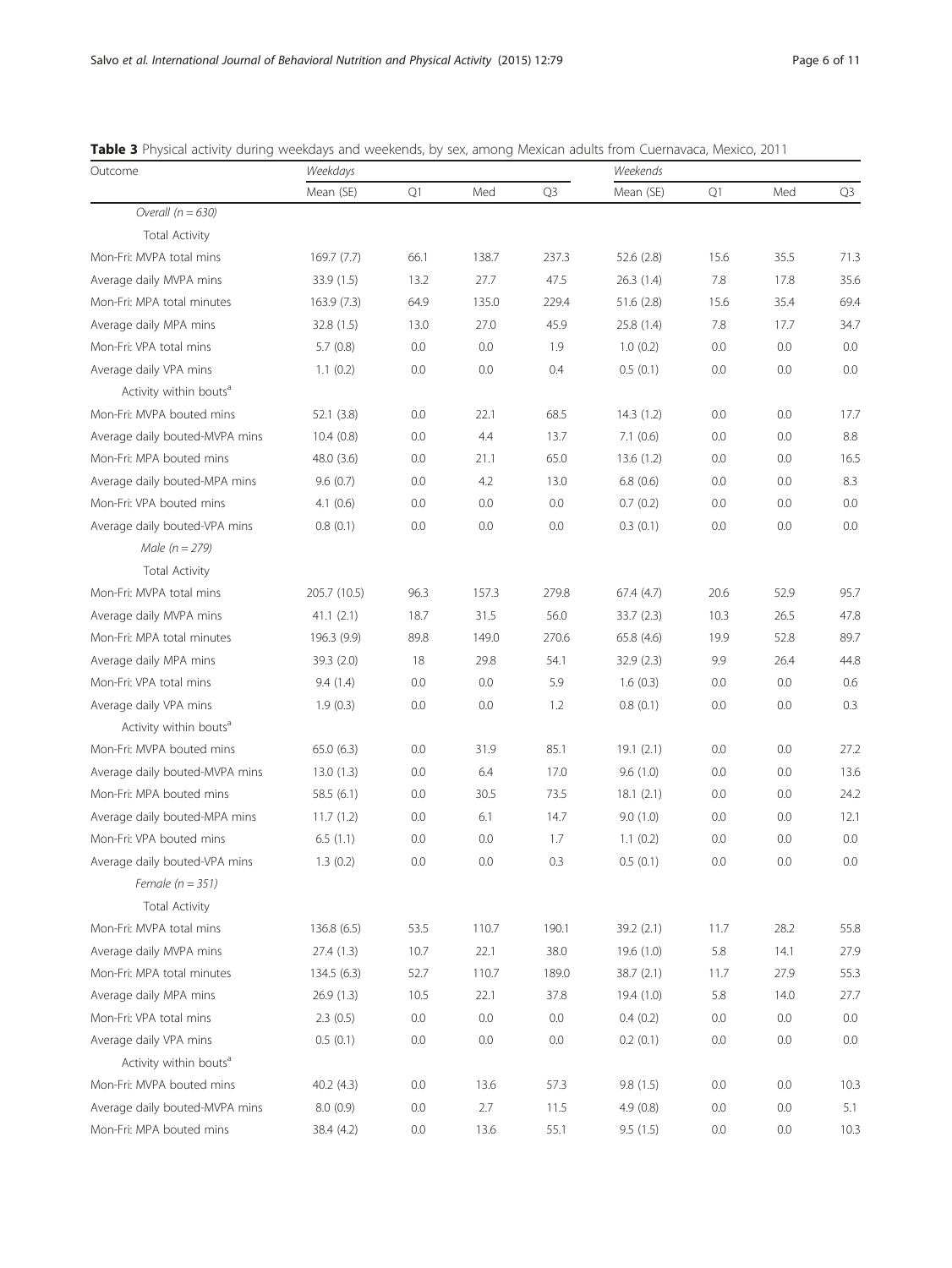| Average daily bouted-MPA mins | (0.8)    | 0.0 |     |     | 4.7(0.7) | 0.0 | 0.C |     |
|-------------------------------|----------|-----|-----|-----|----------|-----|-----|-----|
| Mon-Fri: VPA bouted mins      | .9(0.5)  | 0.0 | 0.0 | 0.0 | 0.3(0.2) | 0.0 | 0.0 | 0.0 |
| Average daily bouted-VPA mins | 0.4(0.1) | 0.0 | 0.0 | 0.0 | 0.2(0.1) | 0.0 | 0.0 | 0.0 |

Table 3 Physical activity during weekdays and weekends, by sex, among Mexican adults from Cuernavaca, Mexico, 2011 (Continued)

Mon-Fri PA outcome variables: total valid weekday minutes registered for given PA outcome\*5/total valid weekdays; and weighed for total valid weekday wear time

Sat-Sun PA outcome variables: total valid weekend minutes registered for given PA outcome\*2/total valid weekend days; and weighed for total valid weekend wear time

a<br>Only activity registered within MVPA-bouts of at least 10 min duration, with ≥80 % corresponding to MVPA is reported

require a significantly lower volume of MVPA per week than current "self-report-based" guidelines [\[30\]](#page-10-0). Nonetheless, the use of this cut-point in our study allows for comparability with other accelerometer-based results from countries with accelerometry data of representative samples, that report prevalences based on this cut-point (e.g., the prevalence of activity based on this cut-point is higher in Mexico in comparison to the U.S., but lower than Canada) [\[11,](#page-9-0) [13, 29\]](#page-10-0).

Since the importance of considering PA within bouts is well recognized and more studies on this topic are emerging, it is important to know the proportion of the population engaging in any bouted-PA at all, and how bouts are characterized in length and composition. Figure [1](#page-8-0) (Additional file [1](#page-9-0)) examines this in more detail for BMVPA, stratifying by sex and motor vehicle ownership, the strongest predictors of BMVPA in our study. Fewer females and motor vehicle owners registered any BMVPA compared to men and non-motor vehicle owners, respectively. Furthermore, among adults with any BMVPA, females and motor vehicle owners had fewer minutes per week of BMVPA. Therefore, both were less likely to engage in any prolonged episode of MVPA (BMVPA), and among those who did, the duration of bouts of activity was lower than that of their counterparts (men and non-vehicle owners). The proportion of bout-time per week corresponding to breaks is stable across sexes and motor vehicle ownership status, varying from 8.2 to 8.7 %. Yet, a higher proportion of weekly bout-time is spent in BVPA among men compared to women (8.2 vs. 4.0 %), while among motor vehicle owners there is a higher percentage of BVPA in comparison to non-vehicle owners (8.3 vs. 5.4 %). The proportion of both TVPA and BVPA over TMVPA and TBMVPA, respectively, is very small among Mexican adults, and consistent with US data [[11](#page-9-0), [28, 30](#page-10-0)]. In contrast, MPA is considerably more widespread among the Mexican adult population, suggesting that public health efforts might better focus on promoting MPA rather than VPA, since MPA is achievable through brisk walking and is likely more feasible to increase at a population level through adequate promotion strategies [\[31\]](#page-10-0).

Mexican adults are more active during weekdays versus weekends, suggesting that transport and occupational PA

are larger contributors to MVPA than leisure-time PA among Mexican adults. This likely reflects that PA among Mexicans is driven by necessity rather than by choice [[9](#page-9-0)]. This hypothesis should be further studied using domainspecific PA data available from this and other studies. Our results may help inform policy makers to target programs and interventions to increase PA during weekends and leisure time among Mexican adults.

The inverse relationship between PA and motor vehicle ownership is consistent with recent findings from several countries contrasting the levels of activity between private and public transport users. Car ownership has been negatively associated with activity levels and positively correlated with obesity [[32](#page-10-0)–[36](#page-10-0)]. A possible explanation for our findings may be that this is due to more transport-related PA (walking) taking place among the non-vehicle owners, which supports a need-based framework for understanding PA in Mexico (versus the more common choice-based framework) [\[9](#page-9-0)]. This hypothesis is also supported by the significant negative association of motor vehicle ownership only with BMPA (possibly representing walking) and not with BVPA. Meanwhile, the higher percentage of BVPA among vehicle owners (independent of SES) may imply that their BMVPA is more leisure than transport-related. Findings from Colombia suggest that access to public transportation is associated with both leisure and transport PA [[37\]](#page-10-0). Our findings stress the need to promote leisuretime PA among Mexicans, and to creatively incentivize PA among motor vehicle owners through carefully thought multi-level strategies (e.g., economic incentives, adequate infrastructure for active transit, efficient, modern and safe public transit systems, etc.).

While the higher level of MVPA among men is consistent with findings from HIC [\[12](#page-10-0), [38, 39](#page-10-0)], other results may be more context specific. SES was not associated with total or bout-specific MVPA for any of the intensityspecific PA outcomes in the adjusted analyses. Meanwhile, higher education (independent of SES) was associated with more VPA minutes per week, possibly reflecting more opportunities and awareness of the importance of leisure-time PA among highly educated Mexicans. There may be specific social constructs among Mexicans supporting this type of behavior, independent of wealth, but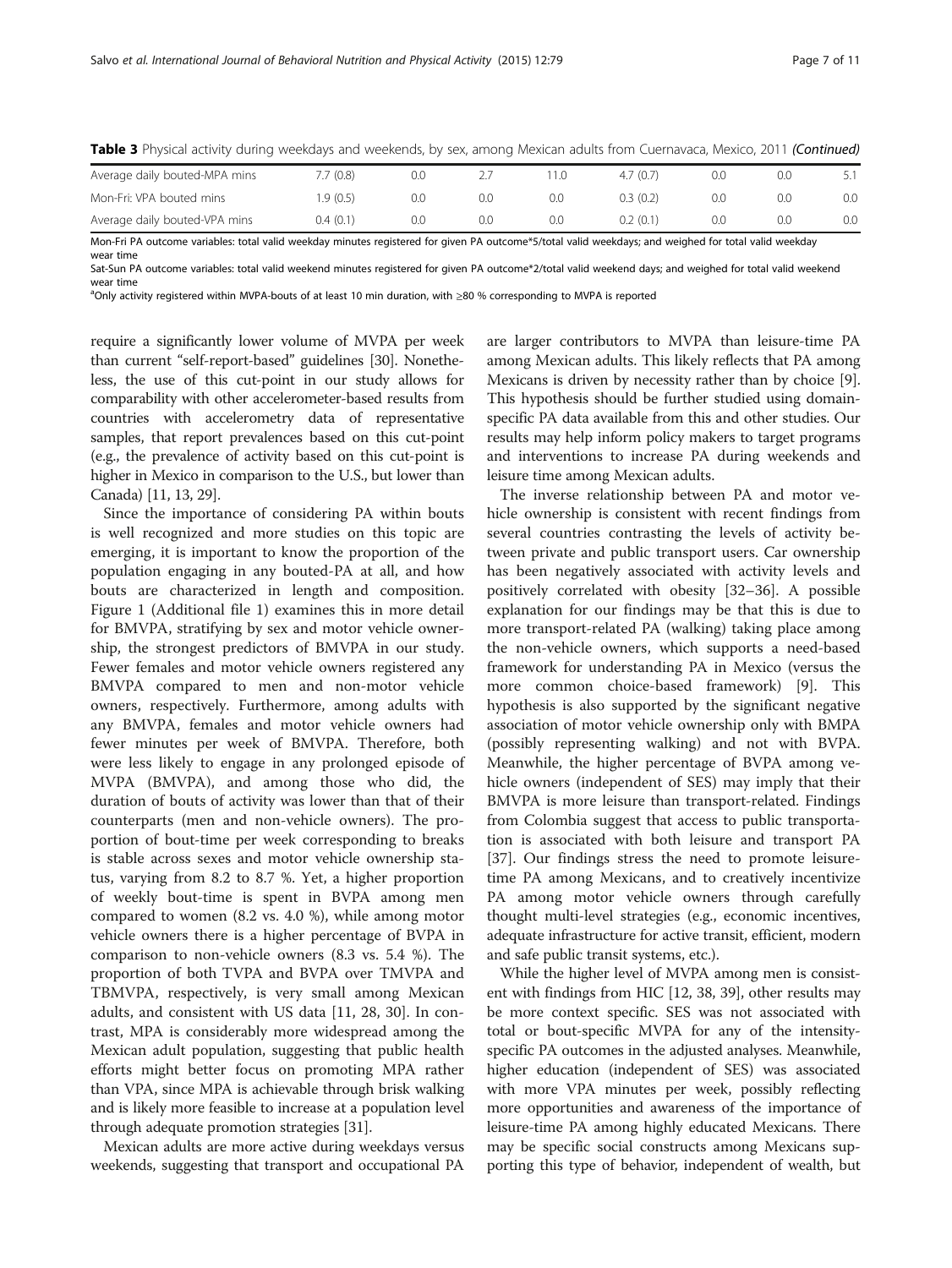| Sociodemographic            |                                 | Minutes per week of total (not bouted) PA |                                 | Minutes per week of PA within bouts <sup>a</sup> of at least 10 min |                                 |                                 |  |  |
|-----------------------------|---------------------------------|-------------------------------------------|---------------------------------|---------------------------------------------------------------------|---------------------------------|---------------------------------|--|--|
| Characteristics and BMI     | <b>MVPA</b>                     | <b>MPA</b>                                | VPA                             | <b>MVPA</b>                                                         | <b>MPA</b>                      | <b>VPA</b>                      |  |  |
|                             | Regression<br>estimate $\pm$ SE | Regression<br>estimate $\pm$ SE           | Regression<br>estimate $\pm$ SE | Regression<br>estimate $\pm$ SE                                     | Regression<br>estimate $\pm$ SE | Regression<br>estimate $\pm$ SE |  |  |
|                             | $(p$ value)                     | $(p$ value)                               | $(p$ value)                     | $(p$ value)                                                         | $(p$ value)                     | $(p$ value)                     |  |  |
| Sex                         |                                 |                                           |                                 |                                                                     |                                 |                                 |  |  |
| Female                      | Reference                       | Reference                                 | Reference                       | Reference                                                           | Reference                       | Reference                       |  |  |
| Male                        | $109.9 \pm 13.20$               | $101.9 \pm 12.9$                          | $8.0 \pm 1.5$                   | $37.0 \pm 8.0$                                                      | $32.0 \pm 7.9$                  | $5.0 \pm 1.2$                   |  |  |
|                             | (<0.0001)                       | (<0.0001)                                 | (<0.0001)                       | (<0.0001)                                                           | (0.0004)                        | (0.0003)                        |  |  |
| Age                         |                                 |                                           |                                 |                                                                     |                                 |                                 |  |  |
| $≤35$ years                 | Reference                       | Reference                                 | Reference                       | Reference                                                           | Reference                       | Reference                       |  |  |
| $35 <$ years $\leq 50$      | $-15.9 \pm 16.2$                | $-10.9 \pm 15.6$                          | $-5.0 \pm 2.7$                  | $-1.0 \pm 8.0$                                                      | $1.7 \pm 7.5$                   | $-2.6 \pm 1.9$                  |  |  |
|                             | (0.336)                         | (0.490)                                   | (0.073)                         | (0.906)                                                             | (0.825)                         | (0.178)                         |  |  |
| $50 <$ years $\leq 65$      | $-48.1 \pm 13.9$                | $-42.8 \pm 13.6$                          | $-5.3 \pm 2.8$                  | $10.1 \pm 7.1$                                                      | $12.2 \pm 7.0$                  | $-2.1 \pm 2.2$                  |  |  |
|                             | (0.002)                         | (0.004)                                   | (0.067)                         | (0.165)                                                             | (0.094)                         | (0.331)                         |  |  |
| <b>SES</b> b                |                                 |                                           |                                 |                                                                     |                                 |                                 |  |  |
| Low $(Q1)$                  | Reference                       | Reference                                 | Reference                       | Reference                                                           | Reference                       | Reference                       |  |  |
| Medium (Q2)                 | $-21.6 \pm 24.7$                | $-19.7 \pm 23.9$                          | $-1.9 \pm 3.2$                  | $-2.0 \pm 10.1$                                                     | $0.0 \pm 9.8$                   | $-2.1 \pm 2.4$                  |  |  |
|                             | (0.391)                         | (0.418)                                   | (0.564)                         | (0.841)                                                             | (0.997)                         | (0.397)                         |  |  |
| Medium-High (Q3)            | $-13.4 \pm 24.6$                | $-9.9 \pm 24.4$                           | $-3.5 \pm 3.2$                  | $4.1 \pm 11.3$                                                      | $7.4 \pm 11.4$                  | $-3.4 \pm 3.2$                  |  |  |
|                             | (0.592)                         | (0.689)                                   | (0.288)                         | (0.722)                                                             | (0.519)                         | (0.296)                         |  |  |
| High (Q4)                   | $-21.0 \pm 28.6$                | $-17.5 \pm 28.5$                          | $-3.5 \pm 4.0$                  | $9.8 \pm 15.6$                                                      | $12.8 \pm 15.8$                 | $-3.1 \pm 3.6$                  |  |  |
|                             | (0.469)                         | (0.544)                                   | (0.380)                         | (0.536)                                                             | (0.425)                         | (0.399)                         |  |  |
| Education                   |                                 |                                           |                                 |                                                                     |                                 |                                 |  |  |
| < High School               | Reference                       | Reference                                 | Reference                       | Reference                                                           | Reference                       | Reference                       |  |  |
| High School                 | $-5.3 \pm 21.8$                 | $-7.0 \pm 21.2$                           | $1.7 \pm 1.6$                   | $-3.7 \pm 9.4$                                                      | $-4.8 \pm 9.0$                  | $1.1 \pm 1.2$                   |  |  |
|                             | (0.808)                         | (0.744)                                   | (0.298)                         | (0.698)                                                             | (0.597)                         | (0.350)                         |  |  |
| > High School               | $-25.4 \pm 23.0$                | $-32.9 \pm 22.6$                          | $7.5 \pm 3.7$                   | $2.6 \pm 12.3$                                                      | $-3.5 \pm 11.3$                 | $6.1 \pm 2.9$                   |  |  |
|                             | (0.281)                         | (0.158)                                   | (0.049)                         | (0.836)                                                             | (0.760)                         | (0.046)                         |  |  |
| Motor vehichle<br>ownership |                                 |                                           |                                 |                                                                     |                                 |                                 |  |  |
| No                          | Reference                       | Reference                                 | Reference                       | Reference                                                           | Reference                       | Reference                       |  |  |
| Yes                         | $-83.7 \pm 17.2$                | $-79.9 \pm 16.7$                          | $-3.7 \pm 2.8$                  | $-50.6 \pm 10.2$                                                    | $-48.9 \pm 9.9$                 | $-1.7 \pm 2.2$                  |  |  |
|                             | (<0.0001)                       | (<0.0001)                                 | (0.196)                         | (<0.0001)                                                           | (<0.0001)                       | (0.436)                         |  |  |
| Marital status              |                                 |                                           |                                 |                                                                     |                                 |                                 |  |  |
| Single                      | Reference                       | Reference                                 | Reference                       | Reference                                                           | Reference                       | Reference                       |  |  |
| Married <sup>c</sup>        | $18.6 \pm 16.3$                 | $16.5 \pm 14.8$                           | $2.1 \pm 2.9$                   | $6.2 \pm 9.7$                                                       | $4.8 \pm 8.6$                   | $1.4 \pm 2.1$                   |  |  |
|                             | (0.264)                         | (0.275)                                   | (0.477)                         | (0.533)                                                             | (0.582)                         | (0.520)                         |  |  |
| Divorced <sup>d</sup>       | $-40.4 \pm 25.5$                | $-39.1 \pm 23.8$                          | $-1.2 \pm 3.2$                  | $-29.2 \pm 18.3$                                                    | $-28.1 \pm 16.0$                | $-1.1 \pm 2.6$                  |  |  |
|                             | (0.125)                         | (0.112)                                   | (0.700)                         | (0.122)                                                             | (0.091)                         | (0.666)                         |  |  |
| <b>BMI Status</b>           |                                 |                                           |                                 |                                                                     |                                 |                                 |  |  |
| BMI < 25                    | Reference                       | Reference                                 | Reference                       | Reference                                                           | Reference                       | Reference                       |  |  |
| $25 \leq$ BMI $<$ 30        | $-19.1 \pm 17.9$                | $-15.2 \pm 17.1$                          | $-3.9 \pm 2.7$                  | $-17.8 \pm 10.8$                                                    | $-14.2 \pm 10.2$                | $-3.5 \pm 2.3$                  |  |  |

<span id="page-7-0"></span>Table 4 Associations of total and intensity-specific objectively measured minutes per week of MVPA with sociodemographic variables among adults, Cuernavaca, Mexico, 2011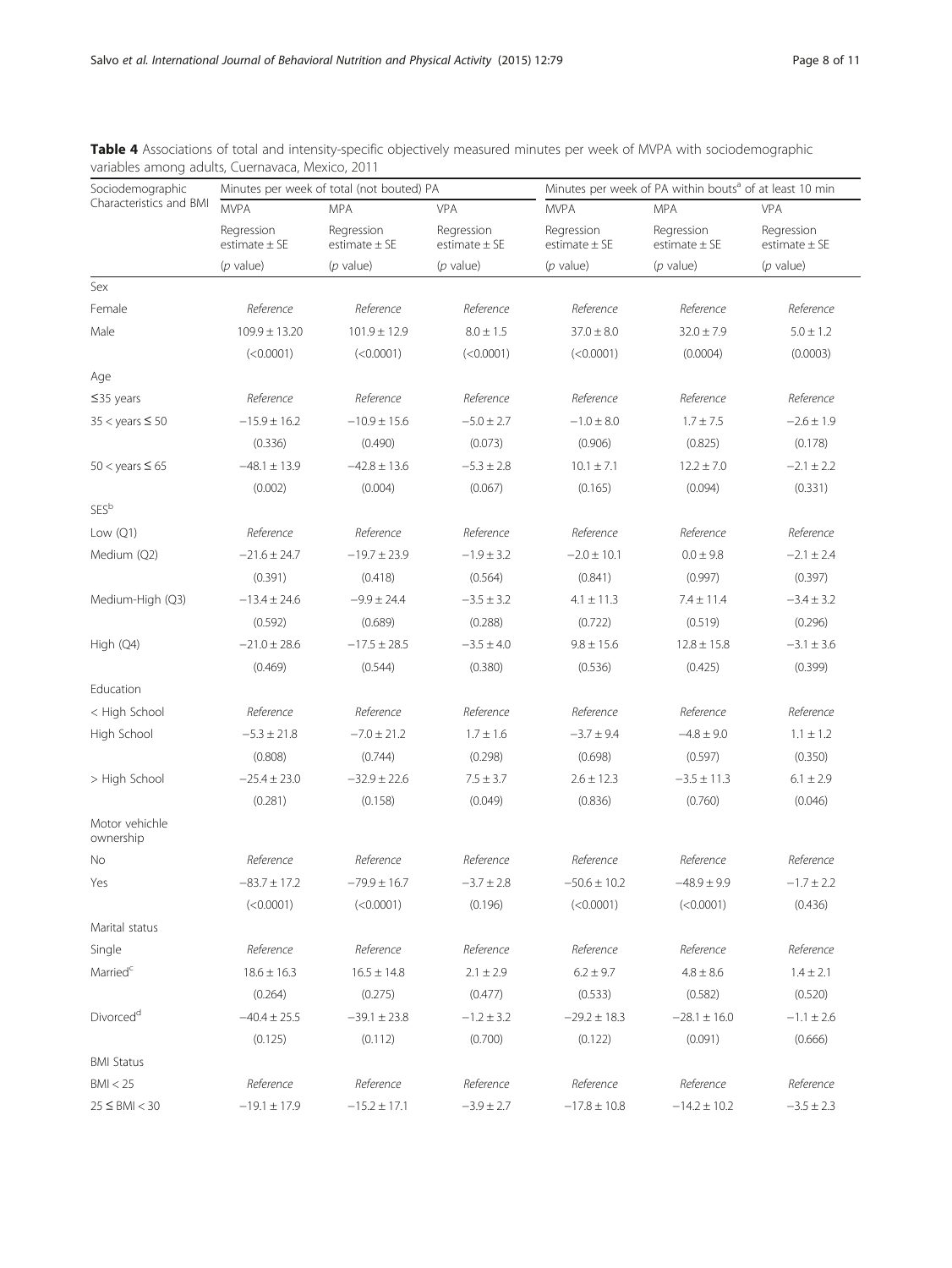|         | variables arriving addits, each lavaca, mexico, zon <b>(commaca)</b> |                  |              |                |                  |                |
|---------|----------------------------------------------------------------------|------------------|--------------|----------------|------------------|----------------|
|         | (0.297)                                                              | (0.382)          | (0.155)      | (0.113)        | (0.176)          | (0.134)        |
| BM > 30 | $-31.5 + 19.8$                                                       | $-27.6 \pm 19.1$ | $-3.9 + 2.7$ | $-16.9 + 11.6$ | $-13.5 \pm 10.8$ | $-3.5 \pm 2.5$ |
|         | (0.125)                                                              | (0.160)          | (0.155)      | 0.156)         | (0.223)          | (0.184)        |

<span id="page-8-0"></span>Table 4 Associations of total and intensity-specific objectively measured minutes per week of MVPA with sociodemographic variables among adults, Cuernavaca, Mexico, 2011 (Continued)

All models are adjusted to account for the multistage clustered design of the study, for total accelerometer wear-time, and for all sociodemographic variables and BMI

a MVPA-bouts are defined as having at least 10 min in duration, with ≥80 % corresponding to MVPA, and with each break below the threshold for MVPA (<1952 counts per minute) lasting 2 min maximum

b<sub>Based</sub> on quartiles of individual SES index, constructed using centralized z-scores from a set of questions on household characteristics and assets per participant The index excluded motor vehicle ownership and education

<sup>c</sup>Also includes "living with someone"<br><sup>d</sup>Also includes "diversed" and "wide

<sup>d</sup>Also includes "divorced" and "widower"

related to higher education levels. Another interesting finding was the null association of age with BMVPA after adjusting for all other covariates. Findings from HIC show an inverse relationship between age and MVPA [\[12](#page-10-0), [39](#page-10-0), [40](#page-10-0)]. In Mexico, a significant association was found for the highest age group only for TMPA, but not for BMPA, (Fig. 1). Therefore, among older Mexicans, the amount of nonbouted or sporadic MPA decreases in comparison to the younger group, yet no difference occurs for PA within bouts, which is most relevant for health maintenance. Further studies are needed to understand these relationships.

This study had several limitations. The cross sectional design did not allow determination of causality. Most socio-demographic variables (except BMI) were based on self-report, perhaps decreasing precision. The sample is only representative of adults from the city of Cuernavaca, and not for all Mexicans. Yet the similar rates of overweight and obesity to nationally representative data (72.6 % vs. 71.2 %) suggest comparability to the overall urban Mexican population [[5](#page-9-0)]. We only addressed basic socio-demographic correlates of PA, but did not examine psychosocial and environmental correlates of PA. Further analyses using other levels of variables and their associations with objectively measured PA are needed for Mexico.

Our study had several strengths as well. This is the first study reporting objectively measured PA levels for a representative sample of Mexican adults, and for a Latin American country [\[8](#page-9-0)]. The data collection and scoring protocol was standardized with that of a multinational study (IPEN), using state of the art procedures [[21, 25](#page-10-0)]. Our definition of bouts was consistent with recent

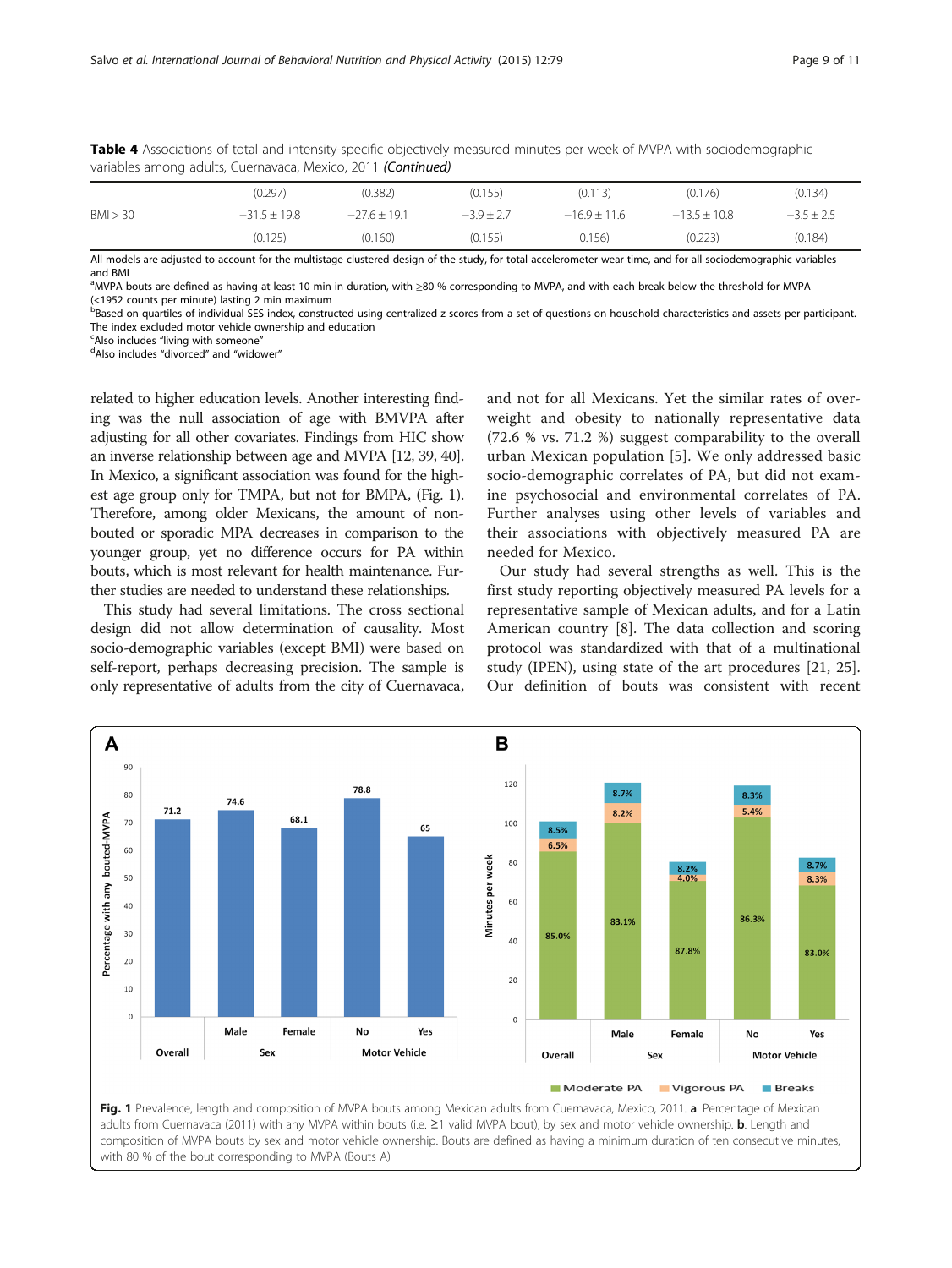<span id="page-9-0"></span>approaches that consider a bout to be valid when 80 % of it corresponds to MVPA (allowing for each break to have a maximum duration of two minutes) [\[14\]](#page-10-0), in contrast with the more traditional definition allowing for a maximum break time of two minutes throughout an entire bout of any duration [\[41, 42\]](#page-10-0). This approach enables the identification of more bouts of activity that may be occurring in real life situations (e.g. walking in an urban setting with occasional interruptions). Our study also provided further insight on the proportion of MPA and VPA within MVPA bouts. Finally, the use of weekly minutes of bouted and total PA as outcomes responded to the identified need for more studies treating PA as a continuous variable [[12\]](#page-10-0).

# **Conclusions**

A very low percentage of adults in Cuernavaca achieve at least 150 minutes per week of accelerometer-derived PA within bouts. These findings are consistent with those from HIC [11, [28](#page-10-0), [29\]](#page-10-0), highlighting the need for more health outcome studies in which PA is measured objectively, to generate standardized international recommendations of PA based on objective measures rather than applying a standard cut-point (150 min per week of MVPA) based on self-report. Meanwhile, subjective measures will remain a valuable means to complement objective tools by providing information on domainspecific PA that is useful for intervention and program design. Our study identified some contrasting results in comparison to those reported for HIC, highlighting the need for more high quality epidemiologic PA studies from LMIC. Up to now, our study provides the best available evidence on the levels of inactivity of Mexican adults from urban settings, and of the subgroups (women, motor-vehicle owners) to be targeted for PA promotion. Additional studies are needed to fully understand the intensity-specific relationships found in our analyses. A high proportion (81 to 94 %) of the variability of the studied PA outcomes remains unexplained. Future studies should more fully examine the psychosocial, economic, environmental and political determinants of PA among Mexicans.

# Additional file

[Additional file 1:](http://www.ijbnpa.org/content/supplementary/s12966-015-0243-z-s1.docx) Means, quartiles and prevalences of intensityspecific, objectively measured physical activity by sex and age among adults from Cuernavaca, Mexico, 2011.

#### Competing interests

The authors declare that they have no competing interests.

#### Authors' contributions

DS participated in the conception, design, data collection, analysis and drafting of the manuscript; CT was the co-coordinator during the data collection phase of the study and collaborated in the drafting and critical

review of the manuscript; UV conceived and wrote the code for the analysis of bouts using the accelerometry data and critically reviewed the manuscript; OLS contributed to the interpretation of data and critical revision of the manuscript; RSR contributed to the interpretation of the data and critical revision of the manuscript; JAR participated in the design, data collection phase and critical review of the manuscript; MP participated in the conception of the study, the design, interpretation of the data and critical review of the manuscript. All authors read and approved the final manuscript.

#### Acknowledgements

This study was supported by the CDC Foundation which received an unrestricted training grant from The Coca-Cola Company. The publication fees of this manuscript were covered by the Michael and Susan Dell Center for Healthy Living. The authors thank Rosalba Aguilar, Verónica Ángel, Jesús Romero, Salvador Mendoza, Gabriel Álvarez, Sasha Salinas, Isabel Reyes and Isabel Rojas, who participated as field workers for this study, as well as Lilian Perez and Andrea Ramirez Varela, who provided valuable logistic support and expertise during the data collection phase of the study.

#### Author details

<sup>1</sup>Michael and Susan Dell Center for Healthy Living, The University of Texas Health Science Center at Houston, School of Public Health (Austin regional campus), Austin, TX, USA. <sup>2</sup>Center for Nutrition and Health Research, National Institute of Public Health of Mexico, Cuernavaca, Morelos, Mexico. <sup>3</sup>Institute for Computational Engineering and Sciences, The University of Texas at Austin, Austin, TX, USA. <sup>4</sup>Schools of Medicine and Government, Universidad de los Andes, Bogotá, Colombia. <sup>5</sup>Research Group of Physical Activity and Quality of Life (GPAQ), School of Health and Biosciences, Pontificia Universidade Católica do Paraná, Curitiba, Brazil. <sup>6</sup>Department of Physical Education, Universidade Federal do Paraná, Curitiba, Brazil. 7Nutrition and Health Sciences Program, Hubert Department of Global Health, Rollins School of Public Health, Emory University, Atlanta, GA, USA.

#### Received: 23 December 2014 Accepted: 12 June 2015 Published online: 20 June 2015

#### References

- 1. Kohl 3rd HW, Craig CL, Lambert EV, Inoue S, Alkandari JR, Leetongin G, et al. The pandemic of physical inactivity: global action for public health. Lancet. 2012;380:294–305.
- 2. Lee IM, Shiroma EJ, Lobelo F, Puska P, Blair SN, Katzmarzyk PT, et al. Effect of physical inactivity on major non-communicable diseases worldwide: an analysis of burden of disease and life expectancy. Lancet. 2012;380:219–29.
- 3. WHO. Global Health Risks: Mortality and Burden of Disease Attributable to Selected Major Risks. Geneva: World Health Organization; 2009. p. 1.
- 4. Stevens G, Dias RH, Thomas KJ, Rivera JA, Carvalho N, Barquera S, et al. Characterizing the epidemiological transition in Mexico: national and subnational burden of diseases, injuries, and risk factors. PLoS Med. 2008;5, e125.
- 5. Gutiérrez JP, Rivera-Dommarco J, Shamah-Levy T, Villalpando-Hernández S, Franco A, Cuevas-Nasu L, et al. Encuesta Nacional de Salud y Nutrición 2012. Cuernavaca, México: Resultados Nacionales; 2012.
- 6. INEGI (National Statistics and Geography Institute of Mexico). Mortalidad general y por causas, 1996-2013. [http://www.inegi.org.mx/sistemas/olap/](http://www.inegi.org.mx/sistemas/olap/Proyectos/bd/continuas/mortalidad/MortalidadGeneral.asp?s=est&c=11144&proy=mortgral_mg) [Proyectos/bd/continuas/mortalidad/MortalidadGeneral.asp?s=est&c=11144&](http://www.inegi.org.mx/sistemas/olap/Proyectos/bd/continuas/mortalidad/MortalidadGeneral.asp?s=est&c=11144&proy=mortgral_mg) [proy=mortgral\\_mg](http://www.inegi.org.mx/sistemas/olap/Proyectos/bd/continuas/mortalidad/MortalidadGeneral.asp?s=est&c=11144&proy=mortgral_mg).
- 7. WHO. Global recommendations on physical activity for health. Geneva, Switzerland: WHO; 2010.
- 8. Hallal PC, Andersen LB, Bull FC, Guthold R, Haskell W, Ekelund U, et al. Global physical activity levels: surveillance progress, pitfalls, and prospects. Lancet. 2012;380:247–57.
- 9. Salvo D, Reis RS, Sarmiento OL, Pratt M. Overcoming the challenges of conducting physical activity and built environment research in Latin America: IPEN Latin America. Prev Med. 2014;69 Suppl 1:S86–92.
- 10. Olaiz-Fernández G, Rivera-Domarco J, Shamah-Levy T, Rojas R, Villalpando-Hernández S, Hernández-Ávila M. Encuesta Nacional de Salud y Nutrición 2006. Cuernavaca, México: Instituto Nacional de Salud Pública; 2006.
- 11. Troiano RP, Berrigan D, Dodd KW, Masse LC, Tilert T, McDowell M. Physical activity in the United States measured by accelerometer. Med Sci Sports Exerc. 2008;40:181–8.